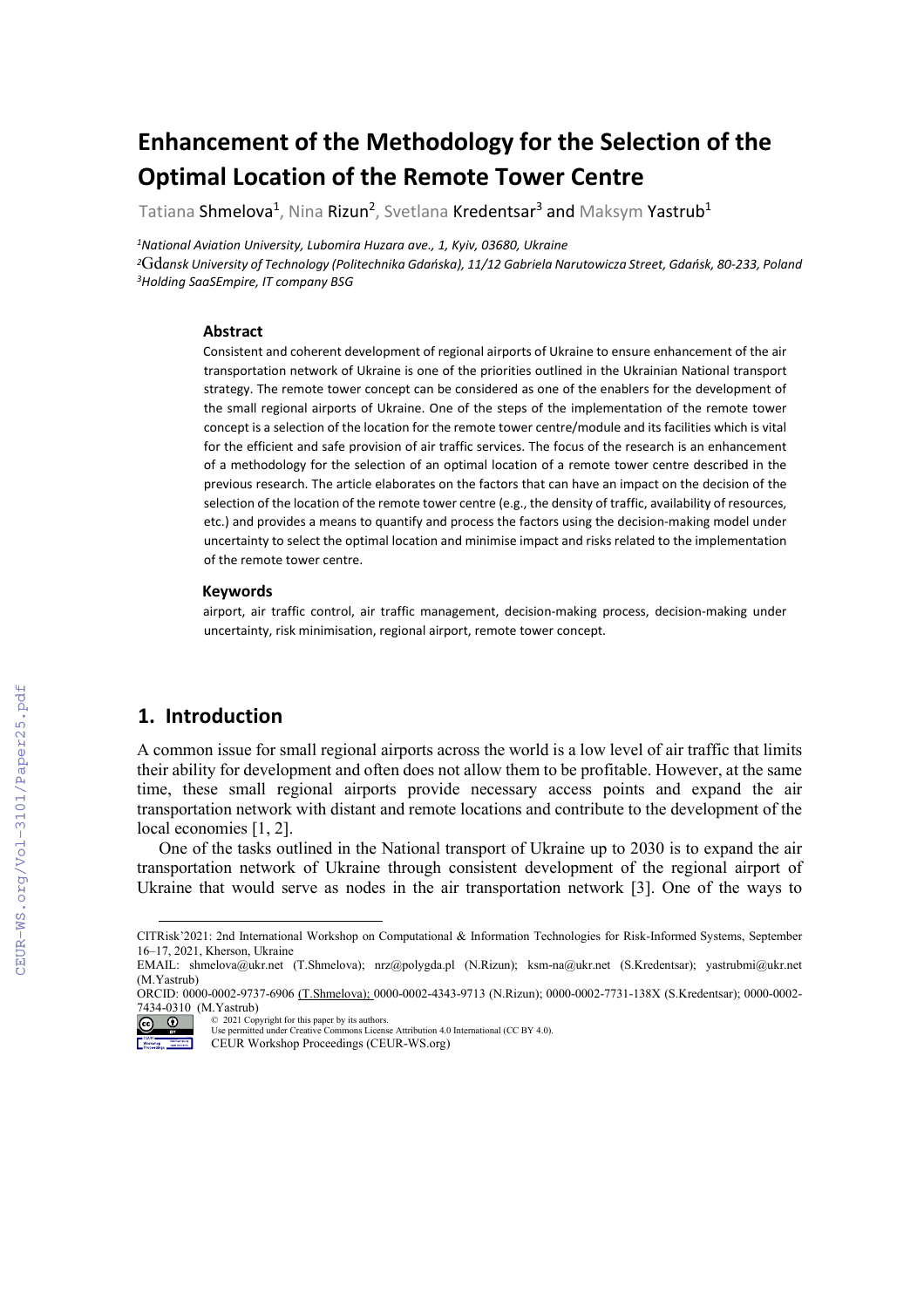accomplish this task is to reduce the air transportation costs for airspace users and attract more flights to the regional airports of Ukraine.

Typically, airspace user costs for a flight consists of various components such as costs of maintenance and fuel, airport charges, air navigation services costs and so on. A decrease in one of these costs could lead to the overall reductions in the costs of air transportation and thus make flights to regional airports more attractive for airspace users.

One of the significant costs in the overall costs of a flight is the provision of air navigation services, specifically air traffic control in airports [4]. The decrease in air navigation service costs can be achieved through optimisation of the operational costs and enhancement of the overall efficiency of their provision. This has been addressed by several Single European Sky Air Traffic Management (ATM) Research (SESAR) solutions that were developed to improve the current operations at the airport and provision of the air traffic services (ATS). A few of those solutions are dedicated to the use of the remote tower concept for different operating scenarios and environments. This concept allows increasing the operational efficiency, flexibility, and safety at airports where building or maintenance of a conventional tower is not economically beneficial. The flexibility component becomes of utmost importance due to the issues experienced by the aviation industry as the result of the COVID-19 pandemic [5].

One of the stages of the implementation of the remote tower concept is the selection of the location for the remote tower centre/module and its facilities which is vital for the efficient and safe provision of the air traffic services. The focus of this research is to enhance a methodology for the selection of an optimal location of a remote tower centre described in [5]. The research is focused on the factors that can have an impact on the decision of the selection of the location of the remote tower centre (e.g. density of traffic, availability of resources, etc.) and provides a means to quantify and process the factors using the decision-making model under uncertainty to select the optimal location and minimise impact and risks related to the implementation of the remote tower centre.

### **2. Analysis of the current state of the Ukrainian regional airports**

To analyse the current state of the regional airports, it is necessary first to establish which airports can be classified as regional ones in Ukraine. There is no single definition of the regional airports thus it can vary from the context in which it is used. According to Airports Council International (ACI) Europe, an airport can be considered as a regional if in general:

- serves short and medium-range flights;
- serves point-to-point connections [6].

European Commission defines regional airports as ones that have less than 3 million passengers per year [7]. Also, airports can be split into two types: hub and feeder. Hub airports are used to create a widespread air transportation network that connects a high number of flights with different departure and destination airports with transit in the hub. The feeder airport is one of the branches of such air transportation network and feeds the hub airports with connections to remote regions [8].

The airport network of Ukraine is composed of 29 certified airports (16 of which can serve international flights). Six airports (Kyiv Boryspil, Kyiv Zhuliany, Odesa, Lviv, Kharkiv and Dnipro) are considered strategic airports [9]. Thus for the Ukrainian context, regional airports can be defined as airports with a low number of flights, which serve point-to-point connections of short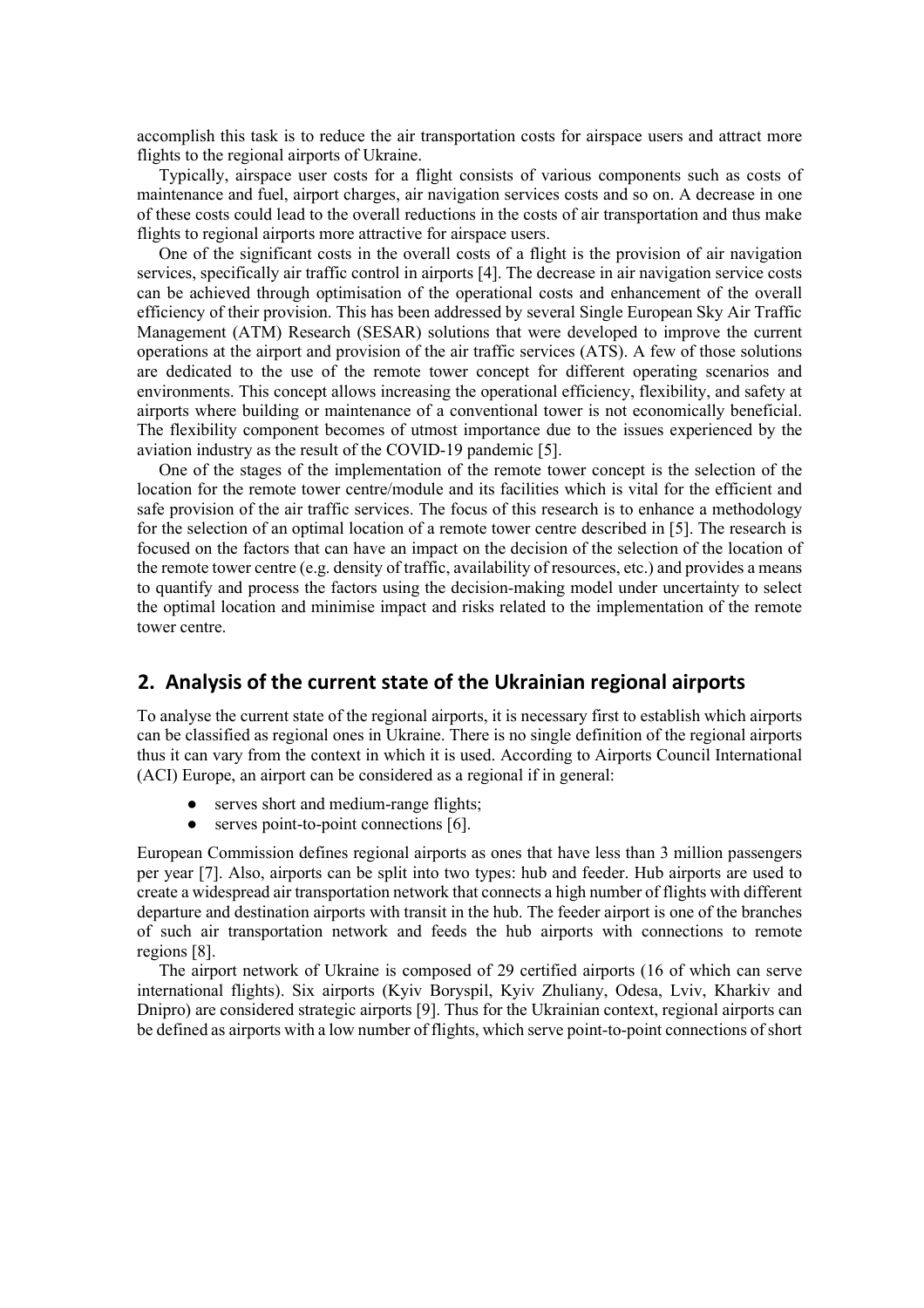or medium range and provide connections for hub airports and are not considered as strategic airports.

Using the abovementioned definition of the regional airport, the following airports of Ukraine can be classified as regional ones: Poltava, Kherson, Rivne, Sumy, Vinnytsia, Zaporizhzhia, Uzhorod, Ivano-Frankivsk, Chernivtsi, Kropyvnytskyi, Kryvyi Rih, Mykolaiv, Kaniv Pekari, Ternopil, and Cherkasy. Five of those airports (Mykolaiv, Kavin, Pekari, Ternopil, and Cherkasy) provide aerodrome flight information service (AFIS) while others – air traffic service (ATS) in a conventional manner (using a facility, e.g., air traffic control tower located at the corresponding airport).

Most of the airports provide ATS or AFIS services for at least 8 hours a day (with some exceptions for weekends and holidays) which means that their air traffic control or flight information service units have to be manned by at least 4 air traffic control officers (ATCO) or aerodrome flight information service officers (AFISO) to ensure the safe and orderly provision of the services [10, 11].

For the period from June 2016 to January 2021 regional airports of Ukraine have served on average from 0 (the lowest) to 12 (the highest) number of regular flights per day meaning that the resources of the ATCOs/AFISOs were not used in the most efficient way. The distribution of the number of regular flights in the regional airports of Ukraine is presented in Figure 1 [12].



**Figure 1:** Average amount of daily flights (only for airports with more than 1 flight/day) for Ukrainian airports in the period from June 2016 to January 2021 [12]

Apart from that, some of the regional airports of Ukraine are affected by the seasonal variability of air traffic. This can be clearly seen in Figure 2 – more traffic during the summer season due to regular charter flights to touristic destinations and less or none during winter. The rapid drop in the number of flights for airports in the period from February 2020 to August 2020 can be explained by the restrictions introduced across the world due to the COVID-19 pandemic.

Due to the seasonal variability and low level of air traffic at the regional airports of Ukraine, it is not efficient to maintain local aerodrome control towers or aerodrome flight information service units to provide services to a small number of flights. One of the possibilities to optimize the use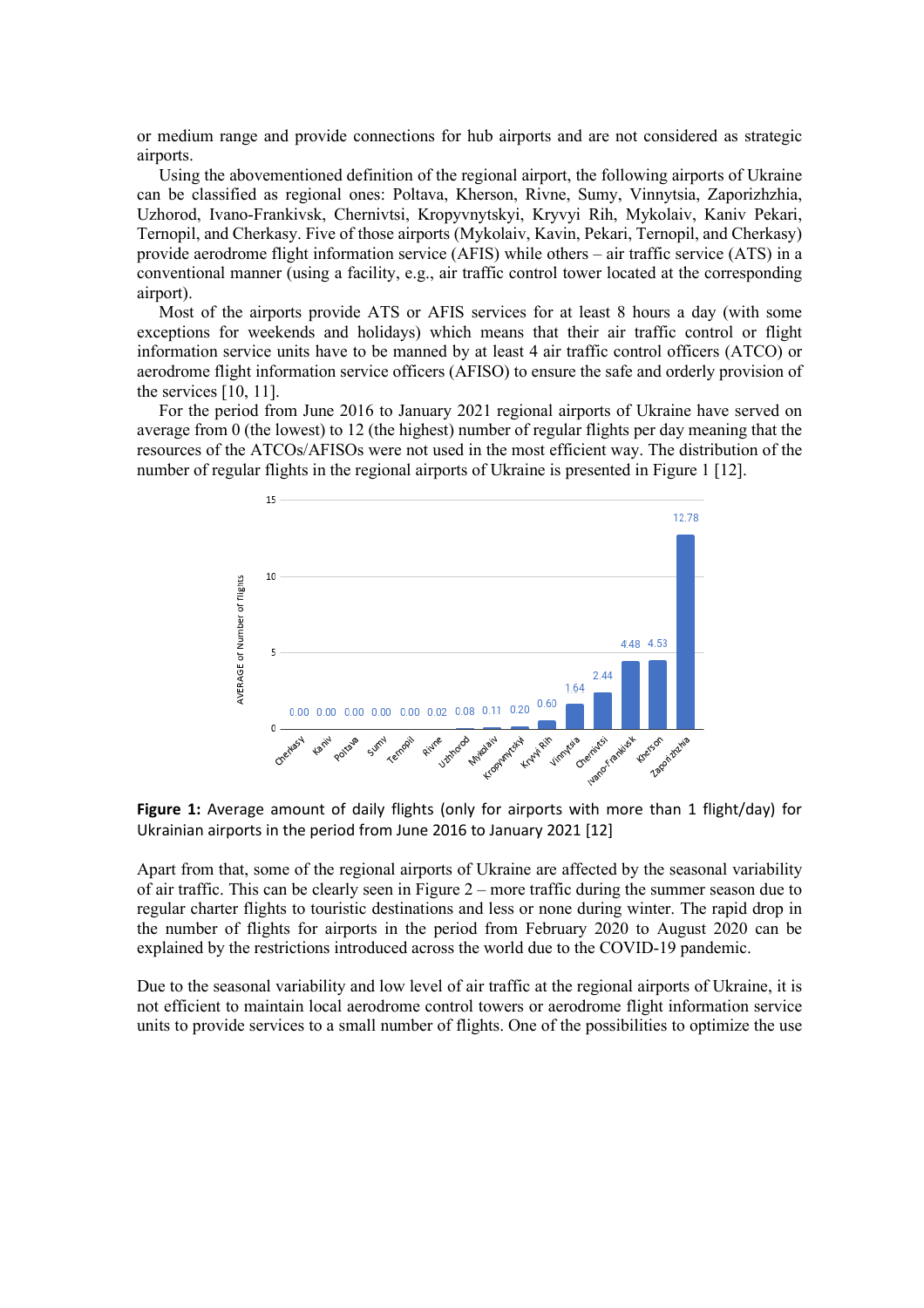of the resources and increase their flexibility at regional airports of Ukraine is to deploy a remote tower concept that will be further detailed in the next section. [5]



**Figure 2:** Evolution of the number of flights in regional airports of Ukraine over time (only for airports with more than 1 flight per day) [12]



**Figure 3:** Distribution of average number of flights in regional airports of Ukraine per month (only for airports with more than 1 flight per day) [12]

### **3. Remote tower concept and its implementation**

The core of the remote tower concept is the provision of air traffic services to one or multiple airports from a remote location. That's means that, in comparison with the conventional aerodrome control tower or AFIS unit, ATCO or AFISO do not have to be physically located at the airport to be able to provide services to it.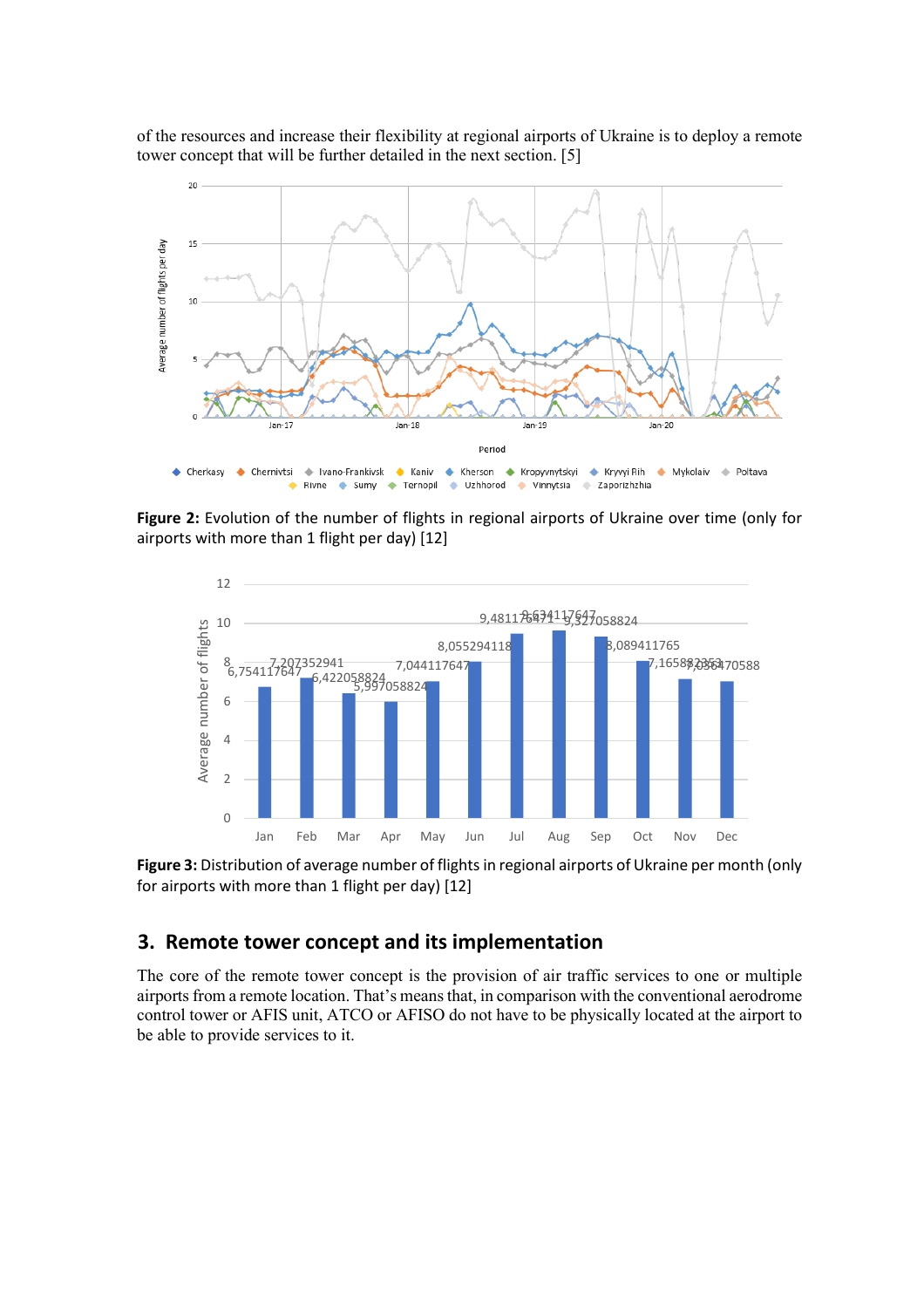To provide ATCO/AFISO with the ability to visually observe and monitor the situation at the aerodrome and its vicinity, a set of cameras located at the aerodrome is used to provide out of the window (OTW) view. This OTW view can be also combined with data from other sensors (e.g. surface movement radars, ADS-B, and so on) to increase the situational awareness of the ATCO/AFISO. [13, 14, 15]

Different configurations have been envisaged for the implementation of the remote tower concept: remote provision of ATS to a single airport, remote provision of ATS to multiple airports and provision of remote ATS in contingency cases.

For the provision of the remote ATS, a remote tower module (RTM) that combines CWP and OTW view is set up. The RTM might contain more than one position (for example, for another ATCO or remote tower supervisor) depending on the complexity of the traffic and operating environment.

For the provision of the remote ATS to multiple airports, there are two possible configurations: sequential (RTM is connected to multiple airports but serve one airport at a time) or simultaneous (RTM is connected to multiple airports and serve multiple airports at the same time). The highlevel diagram of the remote tower concept implementation is shown in Figure 3. [14, 15, 17]



**Figure 3:** High-level diagram of the remote tower concept implementation

Conducted large-scale demonstrations showed that the most optimal implementation option in terms of the use of resources and reduction of the costs is a grouping of multiple RTMs in a centralised facility which is called remote tower centre (RTC). [18]

Sweden is the first country that has successfully implemented the remote tower concept in its airports. In 2015 a fully operational remote tower has been deployed at Örnsköldsvik airport with cameras located at the Örnsköldsvik airport and remote tower centre at Sundsvall airport. Later, the remote tower centre has been enhanced to also cover Sundsvall Timra airport.

At the end of 2020, Norway has opened the largest in the world remote tower centre located in Bodø. The final goal is to provide remote ATS to 15 airports in Norway by 2022. [19]

Another country that decided to implement the remote tower concept is Germany. Deutsche Flugsicherung (DFS), German air navigation service provider (ANSP) has launched a project to provide remote ATS to three airports: Saarbrucken, Dresden, and Erfurt. In 2018, ATCOs of Saarbrucken airport have been moved to Leipzig where a remote tower centre has been opened. It is planned to move the provision of ATS for Dresden and Erfurt to Leipzig as well. [20, 21]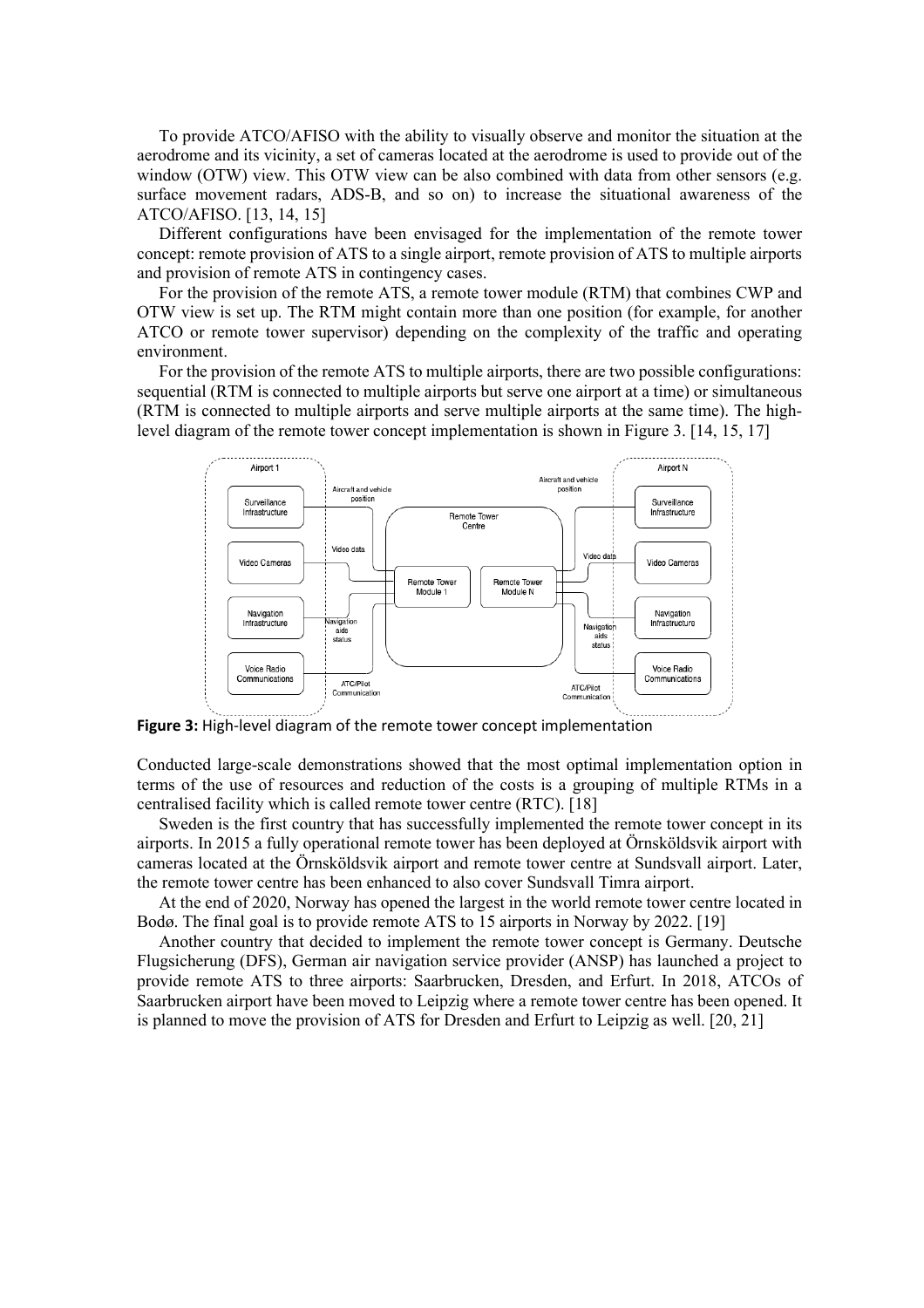Several other countries have decided to follow the same approach and launched projects to implement the remote tower concept. Those are – Belgium, the United Kingdom, Hungary, Denmark, etc.

## **4. Factors influencing the decision of the selection of the location for a remote tower centre**

Selection of the location and facilities for the remote tower centre is one of the steps that have to be considered during the planning of the implementation of the remote tower concept. [17] In [5] an initial methodology for the selection of an optimal location for a remote tower centre has been described. However, it has been identified that the methodology is based only on one factor while a decision for the selection of the optimal location is influenced by multiple factors. The purpose of this research is the identification of those factors and enhancement of the methodology with them. The selection of the criteria is based on the subject-matter expertise due to the lack of information and research of factors influencing the selection of the location of the remote tower centre.

The first factor has been identified and partially described in the initial methodology – the distance between a possible location of a remote tower centre and airports within a segment. The initial methodology allows the grouping of airports into segments and obtaining a set of coordinates of an optimal location of the remote tower centre from the point of view of minimization of the distance between the RTC and airports within a segment.

The minimal distance is required to ensure stable and reliable network performance (through minimization of network latency or data transmission delay) since the remote tower concept relies heavily on real-time video and audio transmission for the cameras and communication infrastructure (e.g., radio equipment) located at the airport to the remote location. With the higher distance between remote locations and airports, it might not be possible to achieve the required level of network performance and render the provision of remote ATS unsafe. Thus, the first factor can be calculated as a difference between a possible location of the RTC and an optimal location of the RTC calculated by the initial methodology [5, 15].

The second factor that has to be taken into account is the density of the traffic at the airports within the segment. The higher the density of the traffic at the airport, the more often resources of the RTC will be dedicated to that airport. That means also that there will be more data exchanged between that airport and the RTC. Besides that, the airports with higher density will have more human resources available to serve the higher number of aircraft. Placing the RTC closer to or at the high-density airport might allow to make use of those human resources and reduce the number of relocations.

Another factor (linked to the previous one) is the availability of the personnel at the possible location of the RTC. A pool of qualified resources (ATCOs or AFISOs) is needed to satisfy the needs of the RTC to be able to efficiently serves airports within the segment. In case of the lack of resources or their absence, the personnel will have to be redeployed from another location that could lead to additional expenses for the implementation of the RTC as well as issues with social dialogue between personnel and organisation.

The fourth factor that has to be considered is the remoteness of the Communication, Navigation and Surveillance (CNS) equipment from the possible RTC location. Even though it is relatively common to have CNS (e.g. non-directional beacons, radio communication stations, etc.) equipment collocated with the airport, however, that's not the case for some airports, thus this has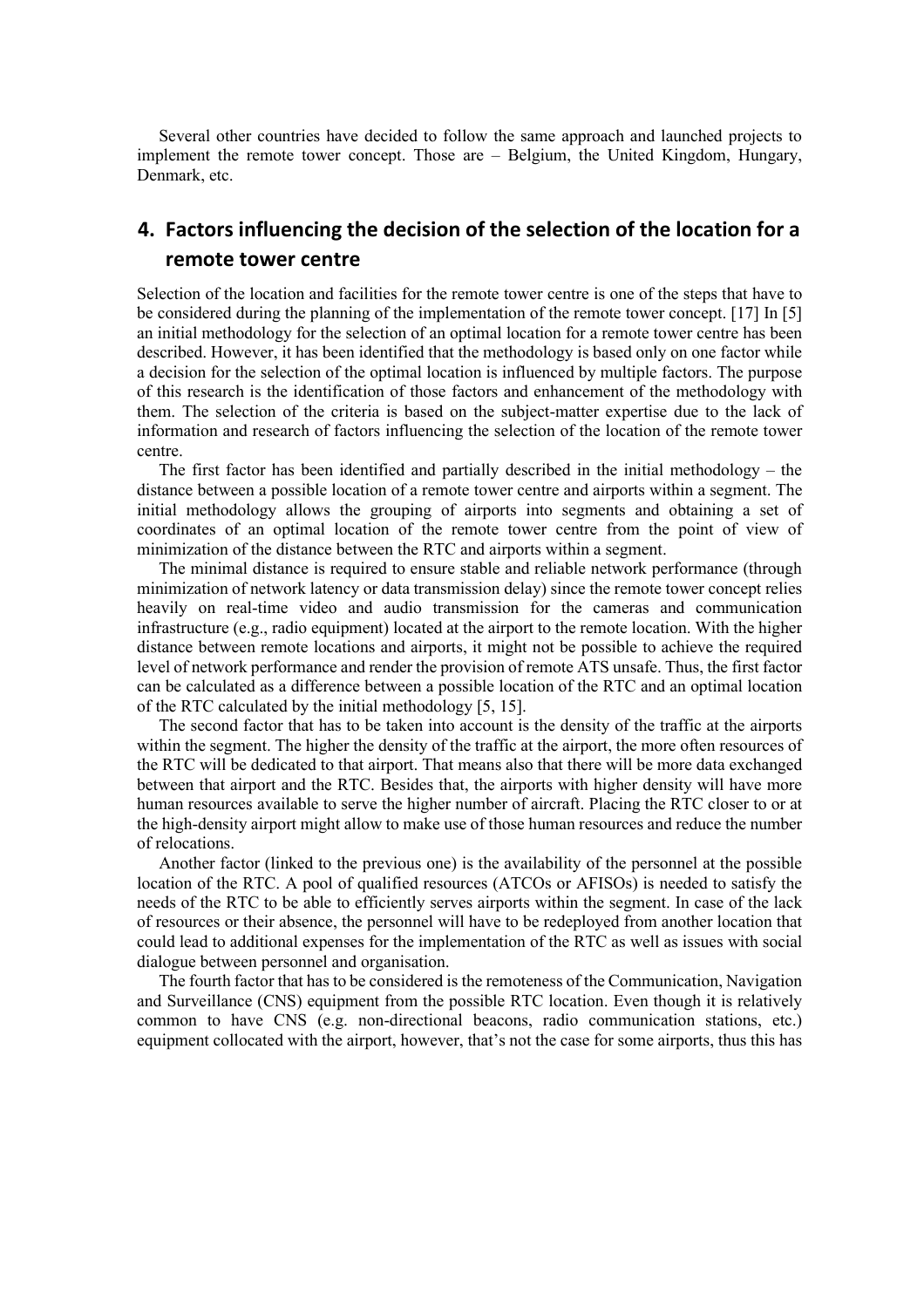to be considered as well. The RTC has to be located within a reasonable distance from the CNS equipment to ensure that the reliable connection between the RTC and the equipment is ensured.

The last factor identified as part of this research is technical capabilities at the possible location of the RTC. The deployment of the RTC requires the installation of data centre infrastructure (to process and store information), controller working positions, supervision positions, etc. It also poses certain requirements on the physical space needed for the remote tower modules, on the power supply needed for the RTMs and data centre and so on [17]. Availability of the needed infrastructure and technical capabilities would facilitate the deployment of the RTC.

To assess the factors and support the decision-making process for the selection of the optimal location of the RTC, the decision-making under uncertainty methodology can be used. This methodology is suitable for cases with a high level of data incompleteness and uncertainty for:

decision-making under stochastic risk (uncertainty) conditions when data can be described using the probability distribution. In this case, the alternative solutions are compared from the point of view of minimisation of expected losses. The optimal solution would be the one that corresponds to a minimum loss:

$$
R^* = \min \{R_i\},\tag{1}
$$

where  $R_i$  – expected losses from the solution  $A_i$ 

● decision-making under risk (uncertainty) when probability distributions are not available.

The decision-making under uncertainty methodology allows defining payoff and risk matrixes for the alternative solutions and factors influencing the decision-making process and analysing them using various criteria (Minimax or Wald, Laplace, Savage, and Hurwicz) [22].

The payoff matrix for the selection of the optimal location of the remote tower centre is represented in Table 1. The factors  $\lambda_1$  -  $\lambda_6$  are the ones described above:

- $\bullet$   $\perp$  the remoteness of the possible location of the RTC from other airports within the segment;
- $\bullet$   $\downarrow$ <sub>2</sub> density of the traffic at the possible location of the RTC;
- $\bigcup_{3}$  availability of the personnel at the possible location of the RTC;
- $\bullet$   $\downarrow$ <sub>4</sub> the remoteness of the CNS equipment;
- $\bullet$   $\vert$  s technical capabilities at the possible location of the RTC;

**Table 1** 

|                       | Factors  |          |          |                 |          |  |  |
|-----------------------|----------|----------|----------|-----------------|----------|--|--|
| Alternative decisions |          | $L^2$    | LЗ       |                 |          |  |  |
| Location 1            | $U_{11}$ | $U_{21}$ | $U_{31}$ | U <sub>41</sub> | $U_{51}$ |  |  |
| Location 2            | $U_{12}$ | $U_{22}$ | $U_{32}$ | U <sub>42</sub> | $U_{52}$ |  |  |
|                       | $\cdots$ | $\cdots$ | $\cdots$ | $\cdots$        | $\cdots$ |  |  |
| Location n            | $u_{1n}$ | $u_{2n}$ | $u_{3n}$ | $U_{4n}$        | $u_{5n}$ |  |  |

The cost of every alternative decision for each factor is described by  $u_{in}$ . The values for each factor are calculated as following:

 $u_{1n}$  is determined as a difference between the optimal location for the remote tower centre from the point of view of minimization of the distance between RTC and airports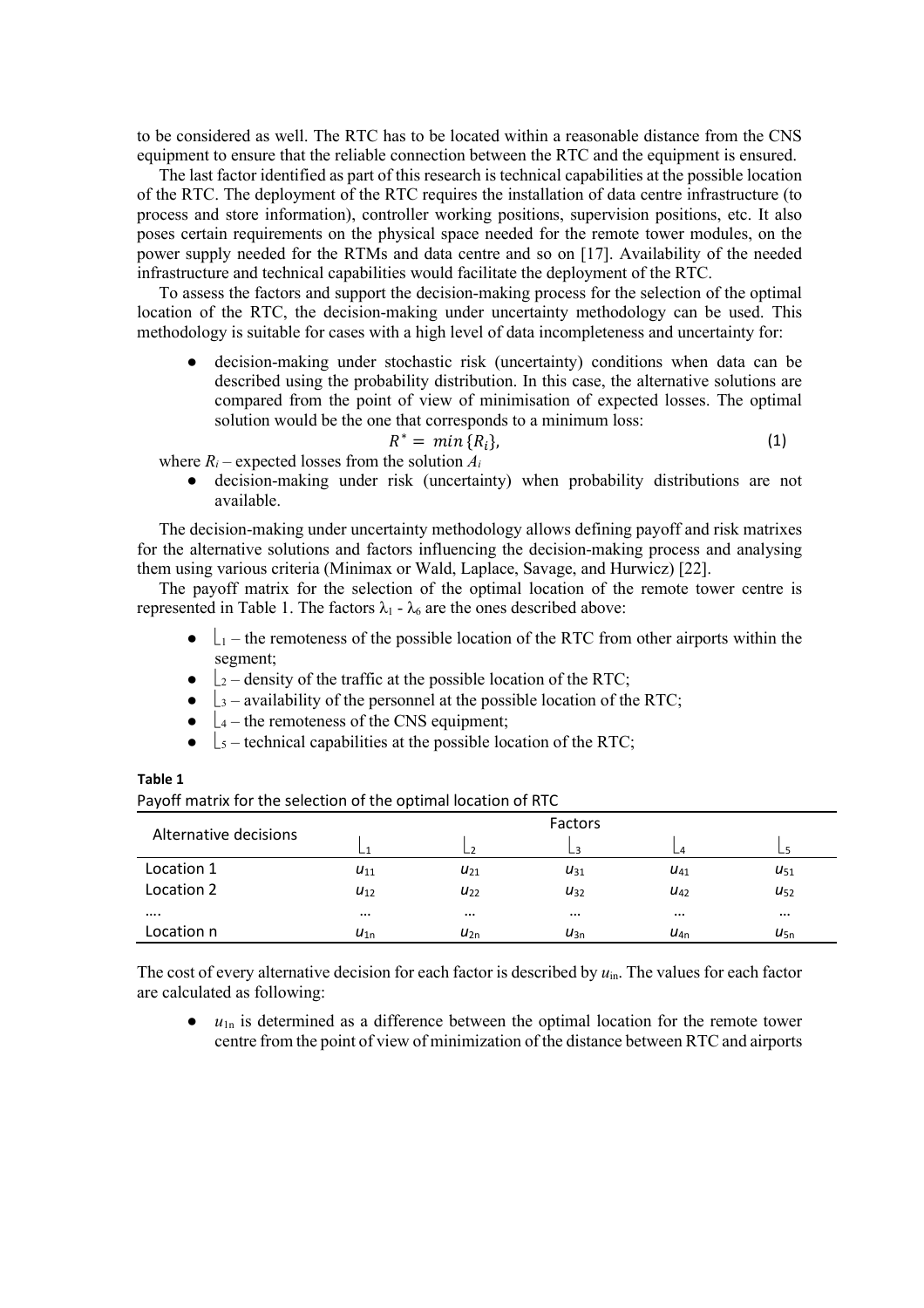within the segment (calculated with the help of the initial methodology) and the possible location of the RTC. The lowest value of the difference is ranked as 0 and the highest as *n*, where *n* is a number of possible alternative locations.

- $\bullet$   $u_{2n}$  is determined based on the density of traffic at the possible location of the RTC. If the possible location of the RTC is not an airport, then the density of the closest airport is assigned to that possible location. The location with the highest density is ranked as 0 and with the lowest – as *n.*
- $u_{3n}$  is calculated based on the amount of personnel available at the possible location of the RTC. If the possible location of the RTC is not an airport and there is an airport within a commutable distance (e.g. 50 km) then the amount of personnel available at the airport is assigned to that location. Otherwise, the value of the available personnel for that location is equal to 0. The possible location with the highest value of the available personnel is ranked as 0 and with the lowest – as *n*.
- $u_{4n}$  is defined similarly as  $u_{1n}$  as a difference between the optimal location for the RTC from the point of view of minimization of the distance between the possible location of the RTC and CNS equipment within the segment. The lowest value of the difference is ranked as 0 and the highest as *n*.
- $\bullet$   $u_{5n}$  is determined as an expert estimate of the technical capabilities of the possible location of the RTC since the setup of each airport or possible location can vary significantly and that's why requires expert assessment. The possible location of the RTC with the best technical capabilities would be ranked as 0 and the lowest as *n*. For this research, all possible locations of the RTC co-located with an airport will receive the same value  $-0$  and those that are not co-located  $-1$ .

The payoff matrix with values is analysed using four criteria: Wald (minimax), Laplace, Hurwitz, and Savage. The Wald or minimax criterion implements a principle of "conservative attitude" and provides a means to find the best option out of the worst ones (stable, guaranteed result):

$$
A_W^* = \left\{ u(a_i, j) \right\},\tag{2}
$$

where  $A^*_{W}$  - the evaluation function for the Wald criterion for the payoff matrix;  $u(a_i, j)$  costs for alternatives *ai* and factors *λj*.

The Laplace criterion is based on the principle of insufficient reason, according to which all of the factors  $\lambda_i$  have equal weights for the decision-making process:

$$
A_L^* = \left\{ \sum_{j=1}^m u(a_i, j) \right\}, \tag{3}
$$

where  $A_L^*$  - the evaluation function for the Laplace criterion for the payoff matrix;  $u(a_i, j)$  costs for alternatives  $a_i$  and factors  $\lambda_i$ ;  $m$  – number of factors.

The criterion of Savage aims at reducing conservatism of the Wald criterion by replacing the payoff matrix with the risk matrix (Table 2):

$$
A_S^* = \{r(a_i, j)\},\tag{4}
$$

$$
r(a_i, j) = u(a_i, j) - min\{u(a_i, j)a_i\}
$$
\n(5)

\nluation function for the Savage criterion:  $r(a_i, j) =$  elements of the risk

where  $A_{\mathcal{S}}^*$  - the evaluation function for the Savage criterion;  $r(a_i, j)$  – elements of the risk matrix for alternatives  $a_i$  and factors  $i$ .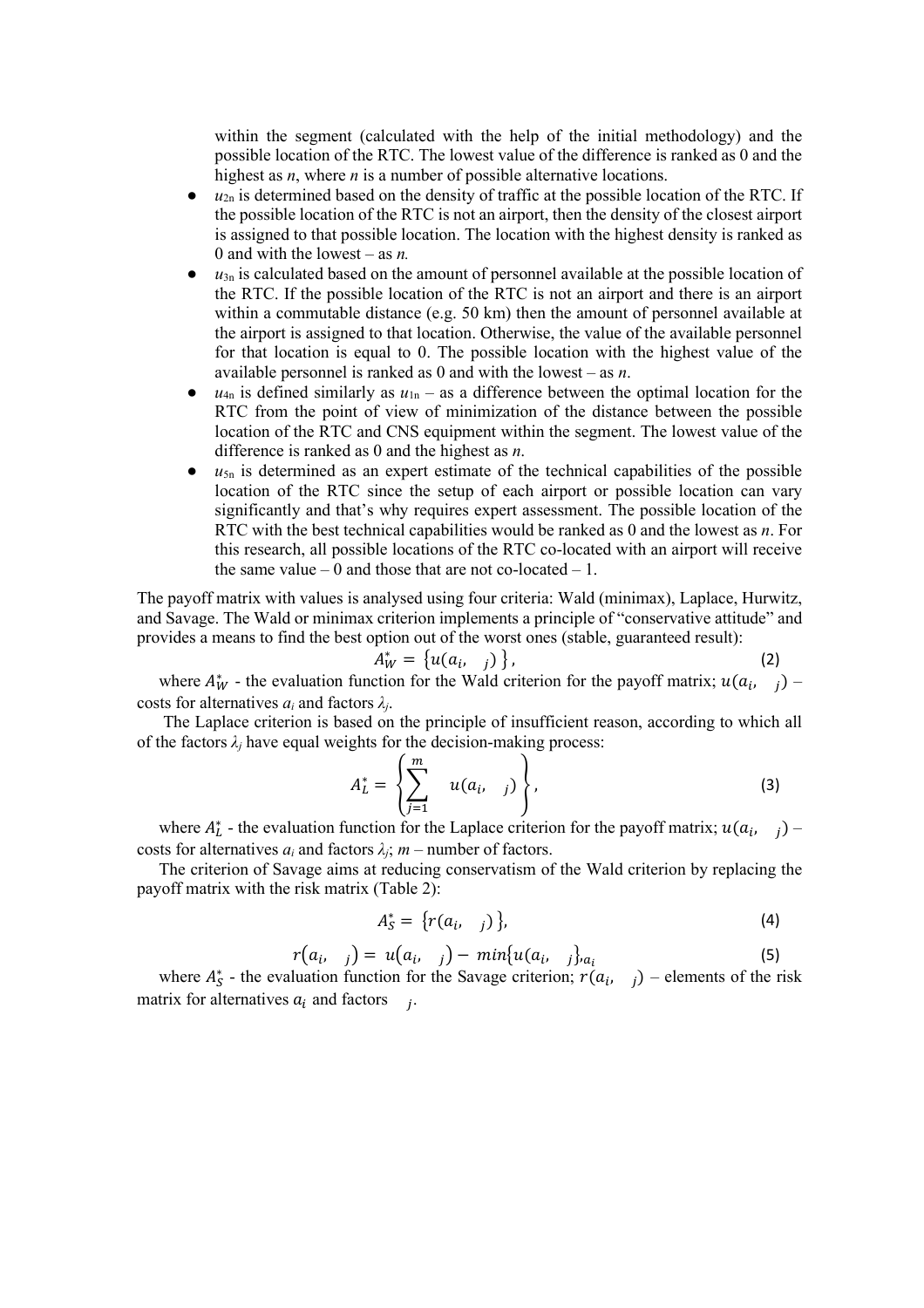**Table 2** The risk matrix for Savage criterion

**Table 3**

| Alternative decisions |          | $\overline{\phantom{a}}$ | $\overline{3}$ |          |          |
|-----------------------|----------|--------------------------|----------------|----------|----------|
| Location 1            | $r_{11}$ | $r_{21}$                 | $r_{31}$       | $r_{41}$ | $r_{51}$ |
| Location 2            | $r_{12}$ | $r_{22}$                 | $r_{32}$       | $r_{42}$ | $r_{52}$ |
|                       | $\cdots$ | $\cdots$                 | $\cdots$       | $\cdots$ | $\cdots$ |
| Location n            | $r_{1n}$ | $u_{2n}$                 | $r_{3n}$       | $r_{4n}$ | $r_{5n}$ |

The Hurwitz criterion provides a more complete approach to assess the alternative options covering the most optimistic and pessimistic approaches:

$$
A_H^* = \{ \alpha u(a_i, j) + (1 - \alpha) u(a_i, j) \}, \tag{6}
$$

where  $A_H^*$  - the evaluation function for the Hurwitz criterion;  $\alpha$  – optimism index ( $0 \le \alpha \le 1$ ) [22]. The results of the calculations can be summarized in Table 3 for analysis.

| Processed payoff matrix for the selection of the optimal location of RTC |          |                |          |                 |              |          |          |               |                                     |  |
|--------------------------------------------------------------------------|----------|----------------|----------|-----------------|--------------|----------|----------|---------------|-------------------------------------|--|
| Alternative<br>decisions                                                 |          | <b>Factors</b> |          |                 |              |          | Criteria |               |                                     |  |
|                                                                          |          |                |          |                 |              | Wald     | Laplac   | Savage        | Hurwit                              |  |
|                                                                          |          |                | ્વ       |                 |              |          | e        |               |                                     |  |
| Location 1                                                               | $U_{11}$ | $U_{21}$       | $U_{31}$ | U <sub>41</sub> | $U_{51}$     | $A_W^1$  | Αį       | $A_S^{\perp}$ | $A_H^{\scriptscriptstyle{\bullet}}$ |  |
| Location 2                                                               | $U_{12}$ | $U_{22}$       | $U_{32}$ | $U_{42}$        | $U_{52}$     | $A_W^2$  | $A_L^2$  | $A^2_{S}$     | $A_H^2$                             |  |
| $\cdots$                                                                 | $\cdots$ | $\cdots$       | $\cdots$ | $\cdots$        | $\cdots$     | $\cdots$ | $\cdots$ | $\cdots$      | $\cdots$                            |  |
| Location n                                                               | $u_{1n}$ | $u_{2n}$       | $u_{3n}$ | $U_{4n}$        | $U_{\rm 5n}$ | $A_W^n$  | $A_I^n$  | $A_{\rm c}^n$ | $A_{\rm S}^n$                       |  |

## **5. Selection of the optimal location for the RTC using the described methodology**

To demonstrate how the methodology can be applied in practice, one of the segments (Segment 1) calculated in the initial methodology [5] will be considered and an optimal location for the RTC will be selected. As the result of the execution of the initial methodology [5], an optimal location for the RTC from point of view of minimization of distances between the RTC and airports within the segment has been identified (Figure 4).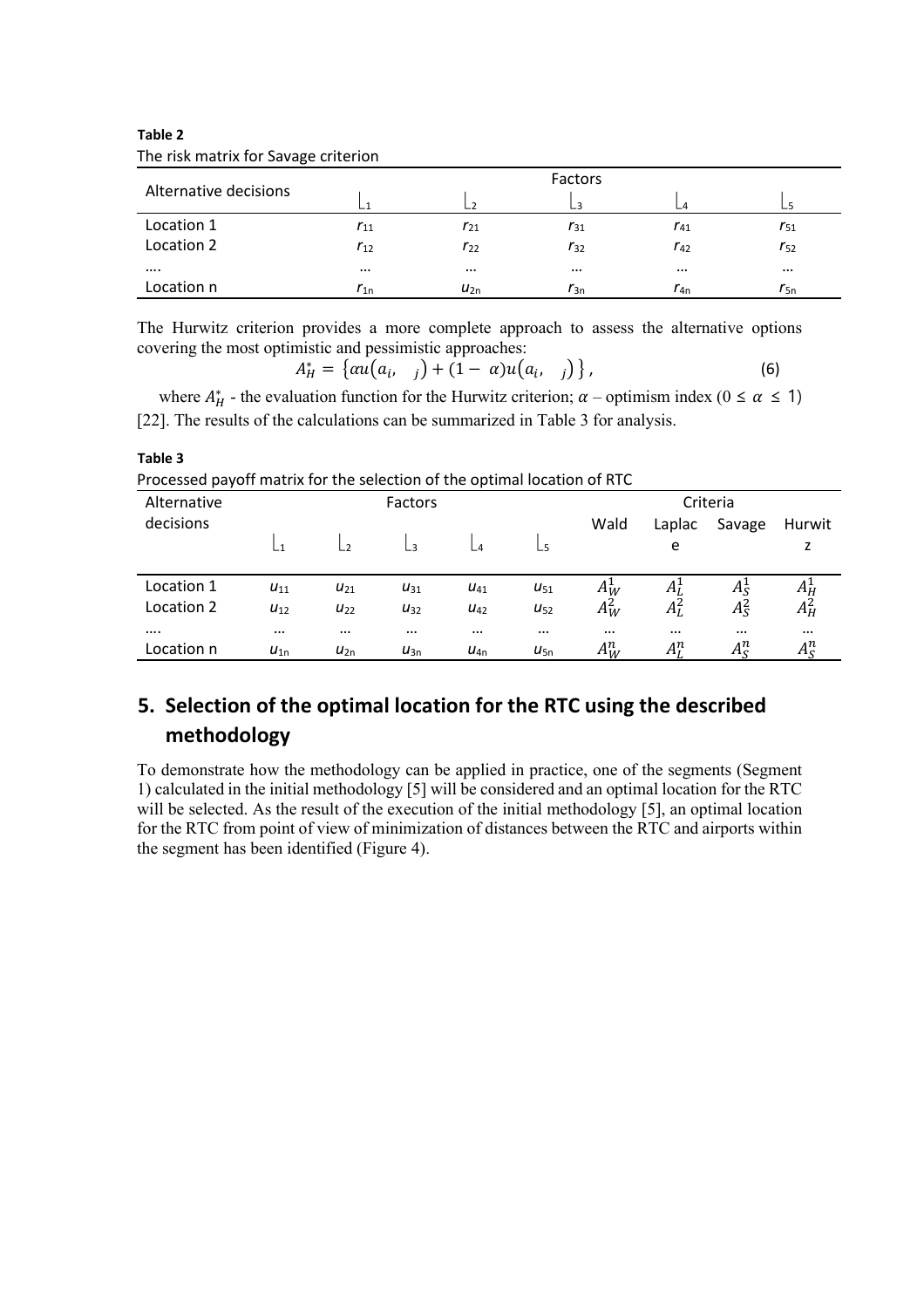

**Figure 4:** Calculation of optimal locations for the RTC (to minimize distance) for Segment 1 (green dots – initial coordinates; blue dots – refined coordinates)

A list of possible locations for the RTC can be composed of the calculated location of the RTC by the initial methodology and airports within the segment: Uzhgorod, Chernivtsi, Ivano-Frankivsk, Lviv. For each of the it is necessary to calculate values  $u_{ij}$  for factors identified in the previous section. For factors  $\lambda_1, \lambda_4$  it is enough to have coordinates of the airports and CNS equipment while for factors  $\lambda_2, \lambda_3$  and  $\lambda_5$  additional information is required. The density of the traffic per airport can be retrieved from EUROCONTROL STATFOR Dashboard [9] and information about available personnel at each airport can be retrieved from the operational hours of the aerodrome control towers at the airports and regulations on working hours for ATCO/AFISO, taking into account that at least two ATCO/AFISO (a controller and a supervisor) must be present at the workplace during a shift  $[10, 11]$ .

Based on this information, it possible to create a payoff matrix for the airports in segment 1 and calculate criteria for each alternative option (Table 4).

| Processed payoff matrix for the alternative options in the segment 1 |                |                |    |                          |    |          |         |        |         |
|----------------------------------------------------------------------|----------------|----------------|----|--------------------------|----|----------|---------|--------|---------|
|                                                                      | Factors        |                |    |                          |    | Criteria |         |        |         |
| Alternative                                                          |                |                |    |                          |    | Wald     | Laplace | Savage | Hurwitz |
| decisions                                                            | $\overline{1}$ | L <sub>2</sub> | Lз | $\overline{\phantom{a}}$ | -5 |          |         |        |         |
| <b>RTC</b><br>calculated                                             | 0              |                |    |                          |    | 1        | 0,8     |        | 0,5     |
| location                                                             |                |                |    |                          |    |          |         |        |         |
| Uzhgorod                                                             | 4              | 3              | 3  | 4                        | 0  | 4        | 2,8     | 4      | 2       |
| Chernivtsi                                                           | 3              | 2              | 2  | 3                        | 0  | 3        |         | 3      | 1,5     |
| Lviv                                                                 | 2              | $\Omega$       | 0  | 3                        | 0  | 3        | 1       | 3      | 1,5     |
| Ivano-Frankivsk                                                      |                |                |    | 0                        |    |          | 0,6     |        | 0,5     |

**Table 4**

According to the four criteria, the most suitable location for the RTC in segment 1 for the defined factors is at the airport of Ivano-Frankivsk since it scores the lowest in each criterion.

The presented methodology can be applied to other segments of airports within Ukraine or any other group of airports in other countries. The list of factors defined is not finite and can be extended if a local context requires that. The use of the methodology and the criteria (Wald, Laplace, Savage, and Hurwitz) will ensure that all factors are taken into account when making a decision about an optimal location of the Remote Tower Centre.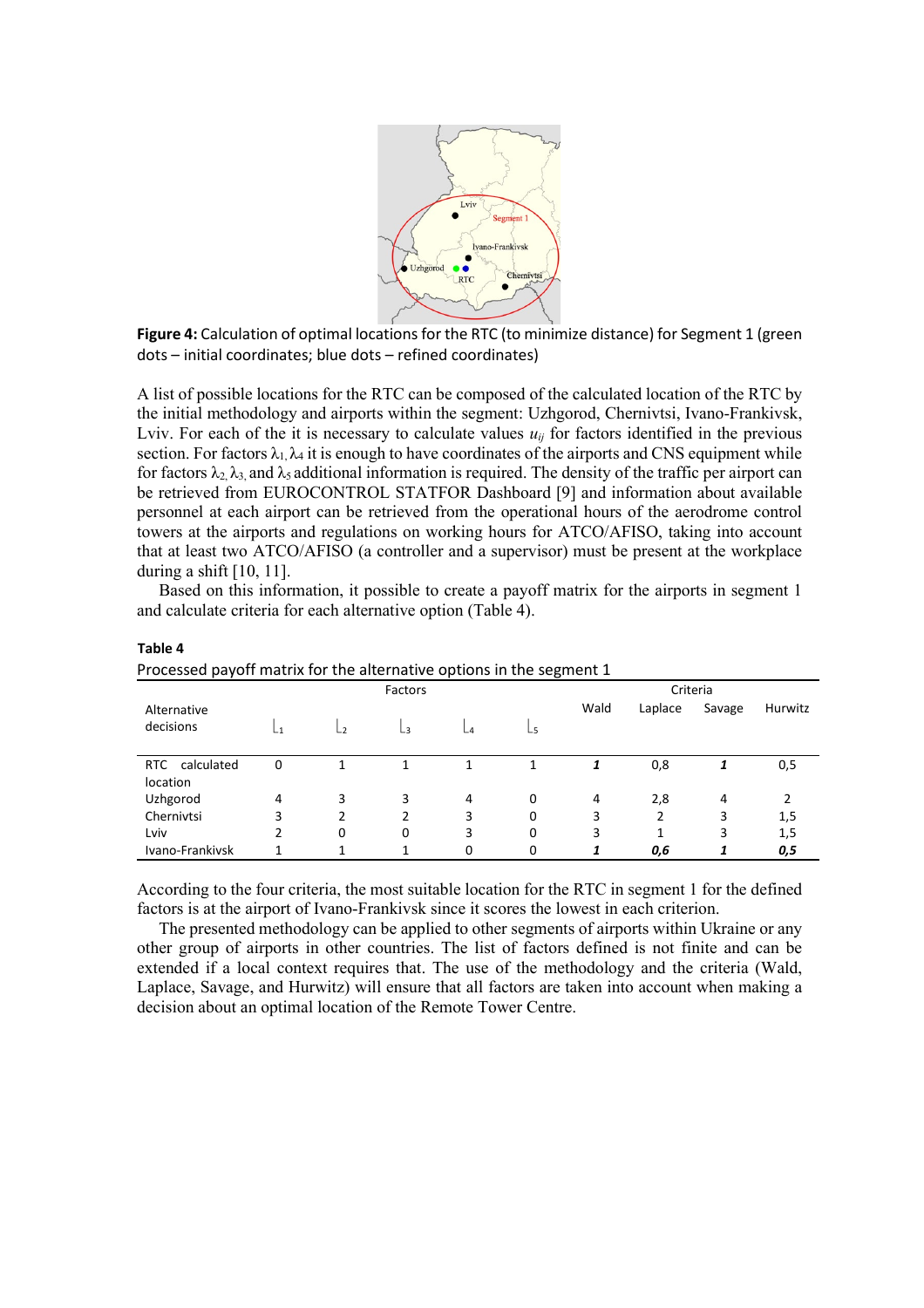#### **6. Conclusions**

An increase in the level of traffic at regional airports of Ukraine is an important enabler of their development and therefore enhancement of the Ukrainian air transportation network. The reduction of the costs (air navigation costs, airport charges, etc.) for airspace users is one of the ways to attract more flights to the Ukrainian airports.

One of the ways to reduce one of the airspace user costs – air navigation service costs – is through the increase in the operational efficiency and use of the resources for the provision of the air traffic services at the airport. This can be achieved through the implementation of the remote tower concept at the airport.

Selection of a location for a remote tower centre and facilities for it is one of the steps that has to be considered during the implementation of the remote tower concept [12]. The decision for the selection of the optimal location of the RTC is influenced by multiple factors. The initial methodology to support the decision-making process for the selection of the optimal location has been developed and described in [5], however, focusing only on one factor. The purpose of this research was to identify additional factors and enhance the methodology with them.

The enhanced methodology takes into account different factors such as density of the traffic, availability of the resources, technical capabilities, etc. and utilizes decision-making under an uncertainty model to assess the factors and select the optimal location based on them to minimise the impact and risks related to the implementation of the remote tower centre. The methodology allows defining a payoff matrix for the alternative options and factors influencing the decisionmaking process and analyzing them using various criteria (Minimax or Wald, Laplace, Savage, and Hurwicz). It can be used for different segments of airports in Ukraine or any other group of airports in other countries.

### **References**

- [1] A.Kazda, M.Hromadka, B.Mrekaj, Small regional airports operation: unnecessary burdens or key to regional development, in: 6th International Conference on Air Transport (INAIR 2017), Elsevier, Prague, 2018, pp. 59-68. doi: 10.1016/j.trpro.2017.12.169
- [2] K.Button, S.Doh, J.Yuan, The role of small airports in economic development, Journal of Air Transport Management, 4(2), 2010, pp.125 – 136
- [3] Cabinet of Ministers of Ukraine: National transport strategy of Ukraine for the period up to 2030, 2021. URL: https://zakon.rada.gov.ua/laws/show/430-2018-%D1%80
- [4] T.A.Granberg, P.Axelsson, J.Petersson, T.Polishchuk, V.Polishchuk, C.Schmidt, Configuration and planning of the remote tower modules in a remote tower center, in: 7th International Conference on Research in Air Transportation, Philadelphia, 2016. URL: https://weber.itn.liu.se/~valpo40/pages/rot.pdf
- [5] T.Shmelova, S.Kredentsar, M.Yastrub, Methodology for the selection of an optimal location of Remote Tower Centre, in: 16th International Conference on ICT in Education, Research, and Industrial Applications, Kharkiv, 2020, pp. 102-115. EID: 2-s2.0- 85096107256
- [6] Airports Council International Europe: European Regional Airport: connecting people, places & produces, Airports Council International Europe, 2017
- [7] European Commission: Guidelines on State aid to airports and airlines, Official Journal of the European Union, C99, 2014, pp. 3-34. URL: https://eur-lex.europa.eu/legalcontent/EN/TXT/?uri=CELEX%3A52014XC0404%2801%29